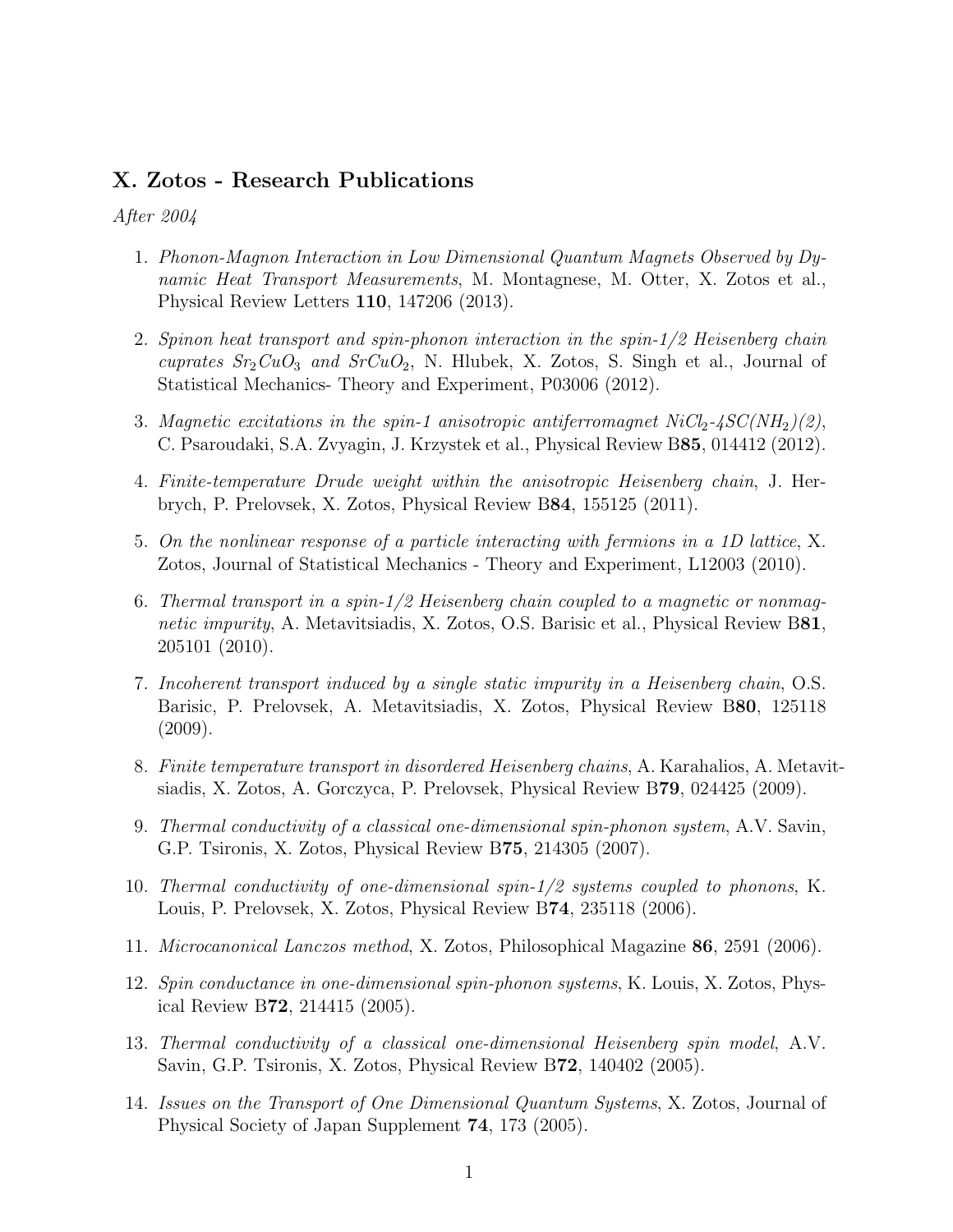- 15. Anomalous scaling of conductivity in integrable fermion systems, P. Prelovsek, S. El Shawish, X. Zotos, and M. Long, Physical Review B70, 205129 (2004).
- 16. Diffusive transport in spin-1 chains at high temperatures, J. Karadamoglou and X. Zotos, Physical Review Letters 93, 177203 (2004).
- 17. High temperature thermal conductivity of 2-leg spin-1/2 ladders, X. Zotos, Physical Review Letters 92, 067202 (2004).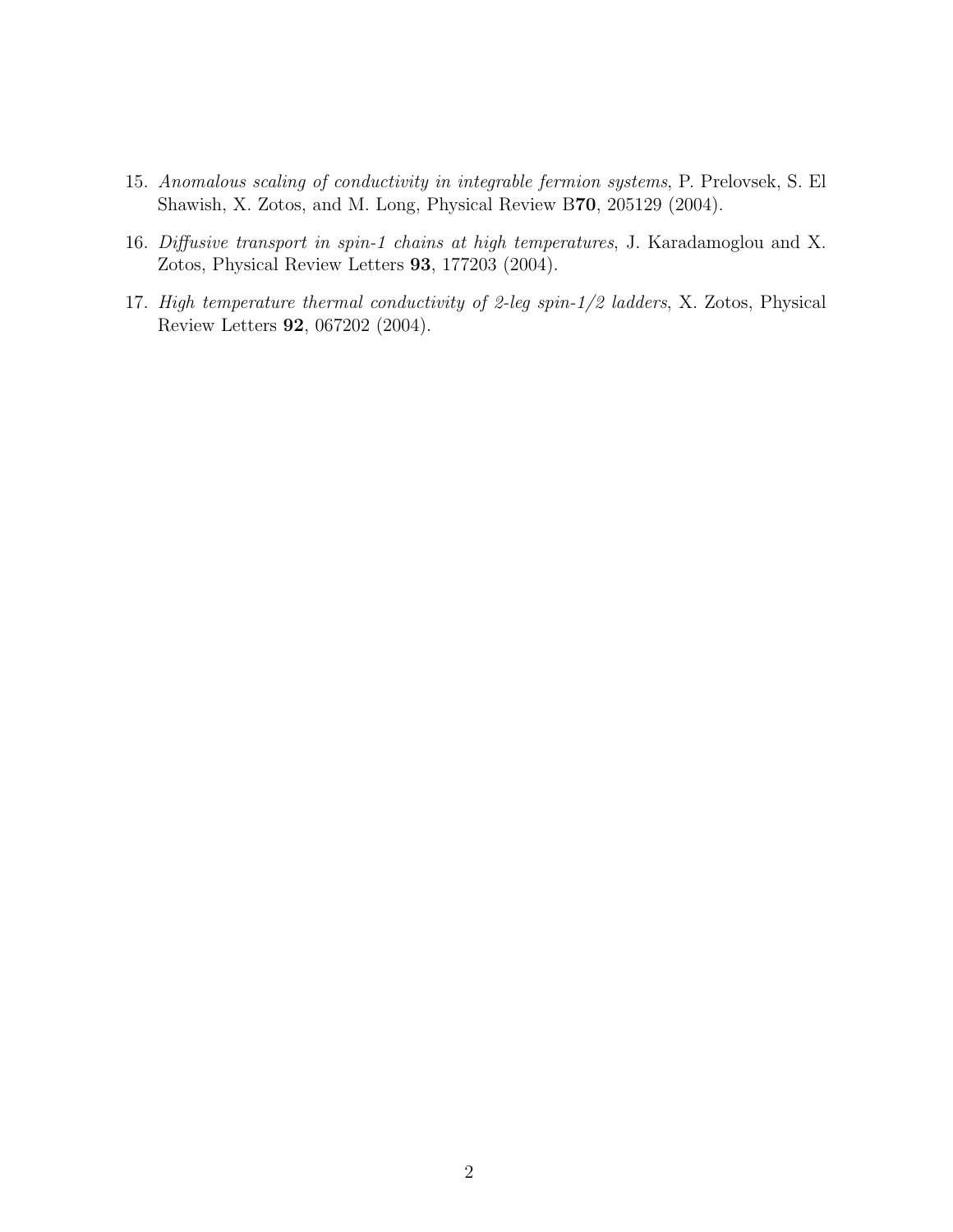## Before 2004

- 1. Finite Temperature Dynamical Correlations using the Microcanonical Ensemble and the Lanczos Algorithm, M. Long, P. Prelovsek, S. El Shawish, J. Karadamoglou and X. Zotos, Physical Review B68, 235106 (2003).
- 2. Transport in one dimensional quantum systems, X. Zotos and P. Prelovšek, review article to appear in the series Physics and Chemistry of Materials with Low Dimensional Structures, Kluwer Academic Publishers (2002).
- 3. Quantum Monte Carlo study of the three dimensional attractive Hubbard model, A. Sewer, X. Zotos and H. Beck, Physical Review B 66, 140504 (2002).
- 4. Ballistic transport in classical and quantum integrable systems, X. Zotos, Journal of Low Temperature Physics 126, 1185 (2002).
- 5. Reactive Hall constant of strongly correlated electrons, P. Prelovšek and X. Zotos, Physical Review B64, 235114 (2001).
- 6. Magnon dispersion and thermodynamics in  $CsNiF<sub>3</sub>$ , J. Karadamoglou, N. Papanicolaou, X. Wang and X. Zotos, Physical Review B63, 224406 (2001).
- 7. Magnetization in Molecular Iron Rings, B. Normand, X. Wang, X. Zotos, D. Loss, Physical Review B63, 184409 (2001).
- 8. Ballistic Hall response, M. Long, F. Naef, P. Prelovšek and X. Zotos, Proceedings "XXXVI Rencontres de Moriond" Conference, EDP Sciences (2001).
- 9. Reactive Hall response, X. Zotos, F. Naef, M. Long, and P. Prelovšek, Physical Review Letters 85, 377 (2000).
- 10. Drude weight, integrable systems and the reactive Hall constant, X. Zotos, F. Naef, M. Long, and P. Prelovšek, Proceedings NATO ARW Open Problems in Strongly Correlated Electron Systems, Bled, Slovenia, Editor Kluwer (2000).
- 11. Thermodynamics of the spin-flop transition in a quantum XYZ chain, X. Wang, X. Zotos, J. Karadamoglou and N. Papanicolaou, Physical Review B61, 14303 (2000).
- 12. Hall constant of strongly correlated electrons on a ladder, P. Prelovšek, M. Long, T. Markež and X. Zotos, Physical Review Letters 83, 2785 (1999).
- 13. Finite temperature transport in integrable quantum many body systems, X. Zotos, F. Naef, P. Prelovšek, Proceedings "Rencontres de Moriond" Conference, Editions Frontières, (1999).
- 14. Cohesion and conductance of disordered metallic point contacts, J. Bürki, C.A. Stafford, X. Zotos, D. Baeriswyl, Physical Review B60, 5000 (1999).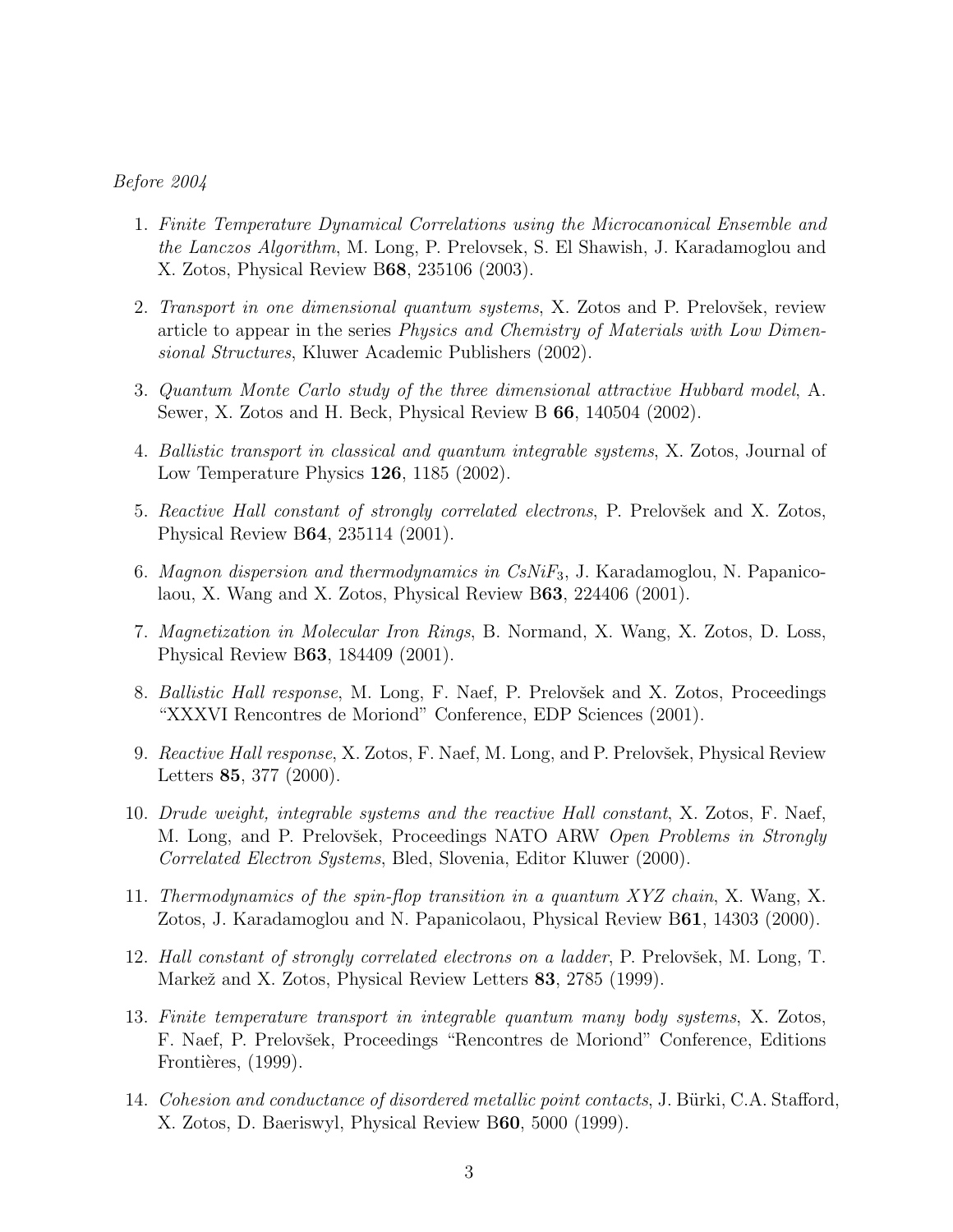- 15. Orbital magnetic susceptibility of the attractive Hubbard model, A. Sewer, H. Beck and X. Zotos, ACS '98 Proceedings, Physica C317-318, 475 (1999).
- 16. Autocorrelations from the transfer matrix DMRG method, F. Naef, X. Wang, X. Zotos, W. von der Linden, Physical Review B60, 359 (1999).
- 17. Finite temperature Drude weight of the one dimensional spin 1/2 Heisenberg model, X. Zotos, Physical Review Letters 82, 1764 (1999).
- 18. Solution of the infinite range t-J model, B. Binz, X. Zotos and D. Baeriswyl, Journal of Physics A31, 4225 (1998).
- 19. Spin and energy correlations in the one dimensional spin 1/2 Heisenberg model, F. Naef, X. Zotos, Journal of Physics C10, L183 (1998).
- 20. Statistics of Mass Aggregation in a Self-Gravitating One-Dimensional Gas, J.C. Bonvin, Ph.A. Martin, J. Piasecki and X. Zotos, Journal of Statistical Physics 91, 177 (1998).
- 21. Transport and conservation laws, X. Zotos, F. Naef and P. Prelovšek, Physical Review B55, 11029 (1997).
- 22. Integrability and ideal transport at finite temperatures, X. Zotos, H. Castella, P. Prelovšek, Proceedings XXXI Rencontres de Moriond Conference (1996).
- 23. Finite temperature mobility of a particle coupled to a fermion environment, H. Castella, X. Zotos, Physical Review B54, 4375 (1996).
- 24. Evidence for ideal conducting/insulating behavior in 1D integrable systems, X. Zotos, P. Prelovšek, Physical Review B53, 983 (1996).
- 25. Connection between low energy effective Hamiltonians and energy level statistics, M. DiStasio, X. Zotos, Physical Review Letters 74, 2050 (1995).
- 26. Integrability and ideal conductance at finite temperatures, H. Castella, X. Zotos, P. Prelovsek, Physical Review Letters 74, 972 (1995).
- 27. Phase diagram of the one-dimensional extended Hubbard model at quarter filling, F. Mila, X. Zotos, Europhysics Letters 24, 133 (1993).
- 28. Universality in the Spectra of Strongly Correlated Systems, M. Faas, B.D. Simons, X. Zotos, B.L. Altshuler, Physical Review B48, 5439 (1993).
- 29. Exact calculation of spectral properties of a particle interacting with a one dimensional fermionic system, H. Castella, X. Zotos, Physical Review B47, 16186 (1993).
- 30. Hole-hole correlations in the  $U = \infty$  limit of the Hubbard model and the stability of the Nagaoka state, M. Long, X. Zotos, Physical Review B48, 317 (1993).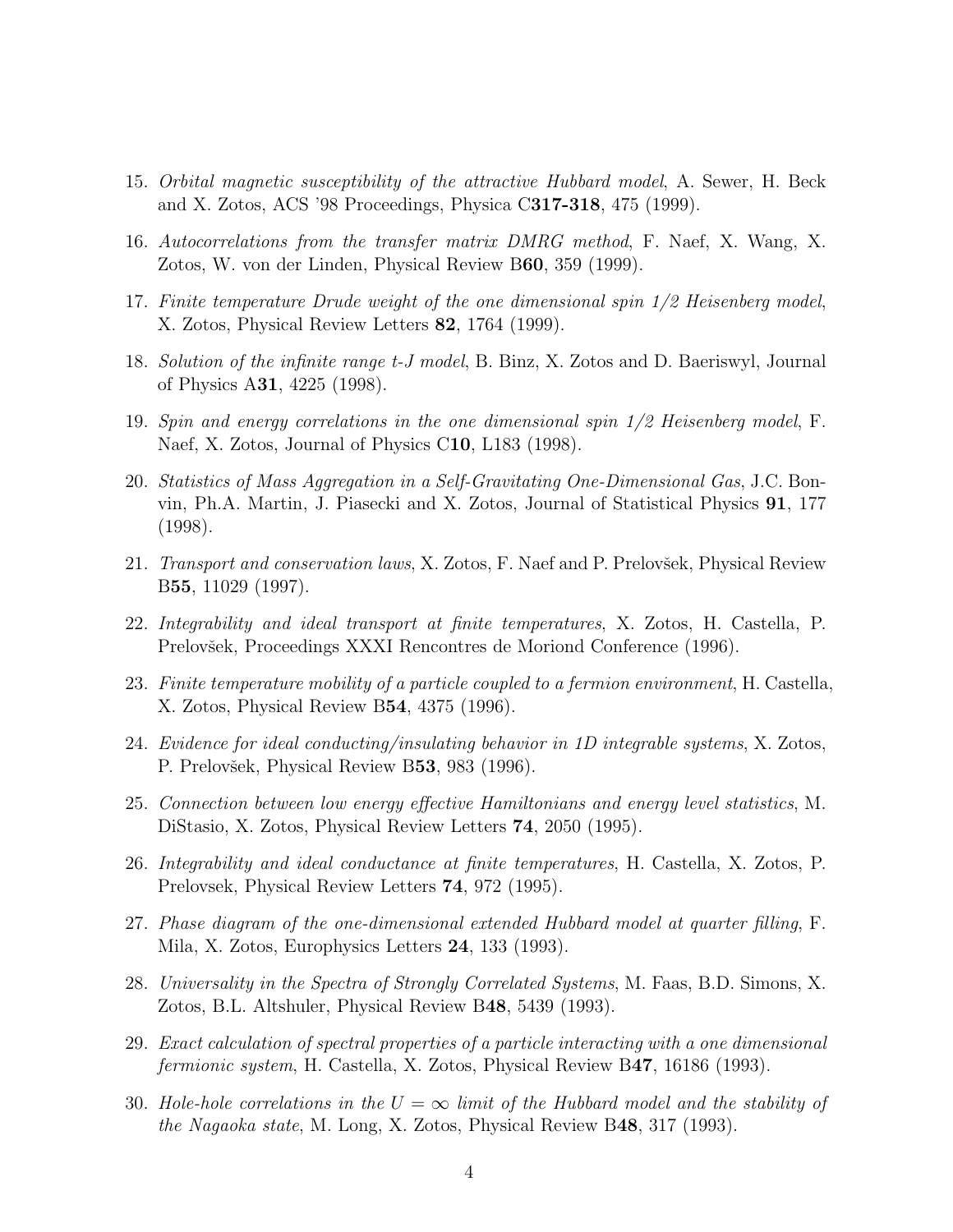- 31. Variational treatment of the one-dimensional Peierls-Hubbard model: lattice dimerization and solitons, E. Jeckelmann, D. Baeriswyl and X. Zotos, Synthetic Metals 57, 4249 (1993).
- 32. Hole pairing and clustering in the two-dimensional t-J model, P. Prelovsek and X. Zotos, Physical Review B47, 5984 (1993).
- 33. Ground state energy and spin of a generalized statistics t-J model, M. Long and X. Zotos, Physical Review B45, 9932 (1992).
- 34. A geometrical view of the minus-sign problem, A. Muramatsu, G. Zumbach, X. Zotos, International Journal of Modern Physics C3, 185, (1992).
- 35. Study of a Hamiltonian describing orbital excitations, A. Shelankov, B. Möller, W. Weber, X. Zotos, Z. Physik B84, 221, (1991).
- 36. Gutzwiller wavefunction description of a particle in a fermionic bath, F. Gebhard and X.Zotos, Physical Review B43, 1176 (1991).
- 37. Correlation functions for the two dimensional Hubbard model, J. Carmello, M. Dzierzawa, X.Zotos, D. Baeriswyl, Physical Review B43, 598 (1991).
- 38. Dynamics of quasiparticles in 2D Hubbard model, D. Mattis, M. Dzierzawa, X. Zotos, Physical Review B42, 6787 (1990).
- 39. Single-hole effective masses in the t-J model, X.Zotos, P. Prelovsek, I. Sega, Physical Review B42, 8445 (1990).
- 40. The Cu  $d d$  excitation model: studies of the insulating limit, W. Weber, A.L. Shelankov, X. Zotos, Proc. Int. Conf. 'Materials and Mechanisms of Superconductivity - High Temperature Superconductors' Stanford, USA (1989), North Holland , Amsterdam (1989).
- 41. Numerical simulations for many body problems, X. Zotos, M. Dzierzawa, Proceedings of NATO Advanced Study Institute on Applications of Statistical and Field Theory Methods to Condensed Matter, Plenum Press.
- 42. Numerical simulation of a one dimensional two band model, X. Zotos, W. Lehr, Proceedings of NATO Advanced Research Workshop on "Interacting Electrons in Reduced Dimensions", 213 Plenum Press (1989).
- 43. Correlation functions for the two dimensional Hubbard model, J. Carmelo, D. Baeriswyl, X. Zotos, Proceedings of NATO Advanced Research Workshop on "Interacting Electrons in Reduced Dimensions", 213 Plenum Press (1989).
- 44. Recent studies of the d-d excitation model, W. Weber, A.L. Shelankov, X. Zotos, Proceedings NEC Symposium, Springer (1989).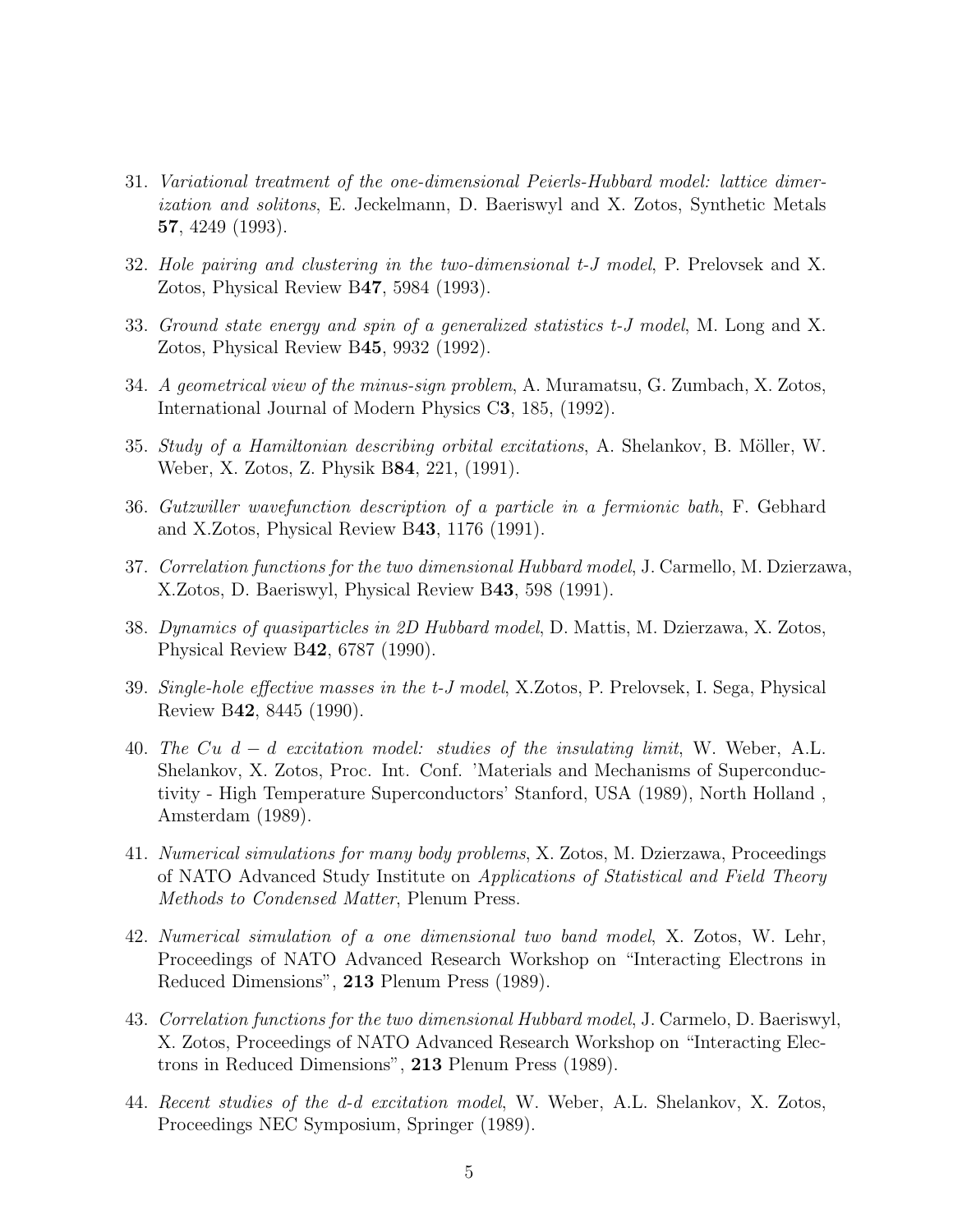- 45. Quantum Monte Carlo study of a one dimensional two band fermion model, X. Zotos, W. Lehr, W. Weber, Zeitschrift für Physik B74 289, (1989).
- 46. Finite size system study of the  $d d$  excitation model, X. Zotos, A.L. Shelankov, and W. Weber, Physica C153, 1309 (1988).
- 47. A weak coupling limit of the  $d d$  excitation model for the high  $T_c$  cuprates, A.L. Shelankov, X. Zotos, and W. Weber, Physica C153, 1307 (1988).
- 48. A Cu d d excitation model for the pairing in the high  $T_c$  cuprates, W. Weber, A.L. Shelankov, and X. Zotos, Physica C153, 1305 (1988).
- 49. Correlations in the one dimensional almost half-filled band Hubbard model in the large U limit, X. Zotos, Physical Review B37, 5594 (1988).
- 50. Exact and numerical study of the effective hopping of a particle interacting with a fermionic bath in one dimension, X. Zotos, F. Pelzer, Physical Review B37, 5045 (1988).
- 51. Vortex Pairs in Rotating <sup>3</sup>He−A in a Tilted Magnetic Field, K. Maki and X. Zotos, Physical Review B31, 3116 (1985).
- 52. Vortex States in Rotating <sup>3</sup>He − A in a Weak Magnetic Field, X. Zotos, K. Maki, Physical Review B31, 7120 (1985).
- 53. Vortex Pair State in Rotating Superfluid <sup>3</sup>He − A at Low Temperatures, K. Maki, X. Zotos, Physical Review B31, 177 (1985).
- 54. Magnetic Resonance and Vortex Pair State in <sup>3</sup>He − A at Low Temperatures, X. Zotos, K. Maki, LT 17 Proceedings, post deadline paper.
- 55. Vortex Pair State in Rotating Superfluid  ${}^{3}He A$ , K. Maki, X. Zotos, LT 17 Proceedings 1.
- 56. Magnetoresistance Measurements of  $V_3Si$ -Evidence for Precursor Effects of the Martensitic Transformation, X. Zotos, O. Laborde, J.P. Senateur, Solid State Communications 50, 453 (1984).
- 57. Analytic Vortices and Magnetic Resonances in Rotating Superfluid <sup>3</sup>He − A III, X. Zotos and K. Maki, Physical Review B30, 145 (1984).
- 58. Static and Dynamic Properties of 2-D Wigner Crystal in a Strong Magnetic Field, K. Maki and X. Zotos, Physical Review B28, 4349 (1983).
- 59. Quantum sine-Gordon Thermodynamics X. Zotos, J. de Phys. Colloque C3, 477 (1983).